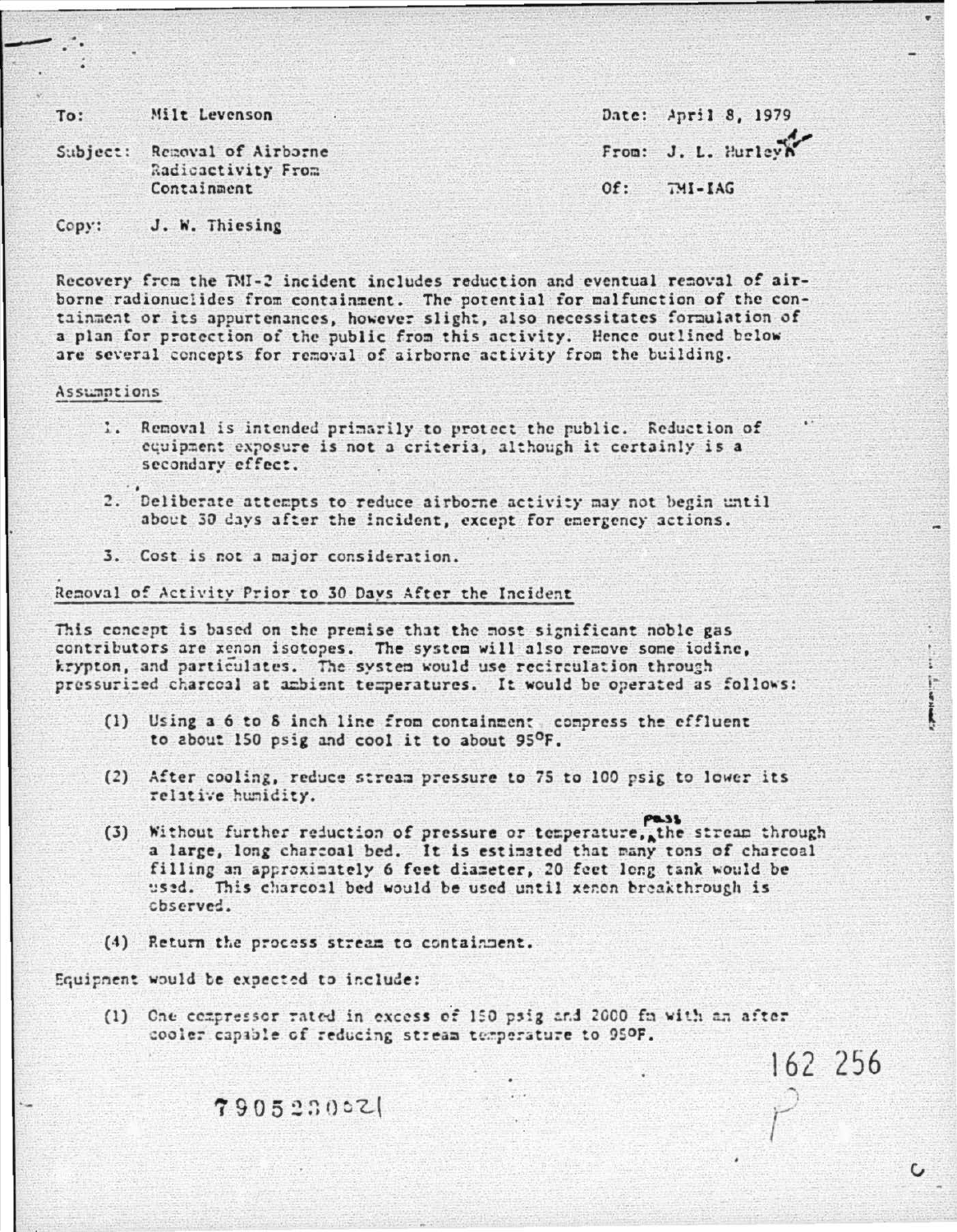- (2) A pressure-reduction station capable of dropping 2000 fa from 150 psig to 75 psig.
- (3) A 6 feet diameter, 20 feet long tank filled with charcoal.
- (4) 6 to 8 inches piping, valves, and penetrations rated at about 200 psig.

It is believed one bed of charcoal would remove the xenon activity in about 1} days of recirculating. It would also remove some iodine and krypton, and act as a filter to remove particulate activity. Further design would address if the charcoal bed needs to be cooled. Chilling of the stream is not included to avoid the need for equipment to remove H<sub>2</sub>O and CO<sub>2</sub>

## Removal of Activity After 30 Days After the Incident

The scheme takes into account that by 30 days after the incident the only significant noble gas activity is due to Kr<sup>85</sup>. The system uses charcoal at low temperature with the effluent released to the atmosphere. It would be operated as follows:

- (1). Using a 200 cfm blower, force the process stream through dessicant dryers and possibly a CO<sub>2</sub> freeze-out heat exchanger. (Detailed design would determine the need for the heat exchanges.)
- (2) Force the stream through a tank of charcoal bathed in liquid N<sub>2</sub> to bring its temperature to -100°F.
- (3) Release the output of the charcoal tank to atmosphere.

Equipment would be expected to include:

- 1. One low pressure blower rated at about 200cfa.
- 2. Dessicant dryers
- 3. Possibly a CO<sub>2</sub> freeze-out heat exchanger
- 4. 1 2 feet diameter tank full of charceal. Tank length and liquid N<sub>2</sub> requirements to be determined during engineering.

This system would be operated until  $Kr^{85}$  breakthrough is detected. It is believed that most, if not all  $Kr^{85}$  activity would be retained in the charcoal.

Another scheme for long term activity removal would be to bubble effluent from the containment through an organic solvent and back to containment. It is felt that the solvent would retain the activity; however, this concept is much more theoretical with possible exposures as yet unexplored.

## Iodine and Particulate Rezoval

Since an accilental release in the near future would contain significant quantities of iodine and particulate activity, it may be worth considering installing a system now to begin cleanup of these radionuclides. 2 or 4 inch deep trays could be coupled with an upstream HEPA filter in a recirculation loop. Renoval rate is felt to be approximately proportional to flow rate. 162 257